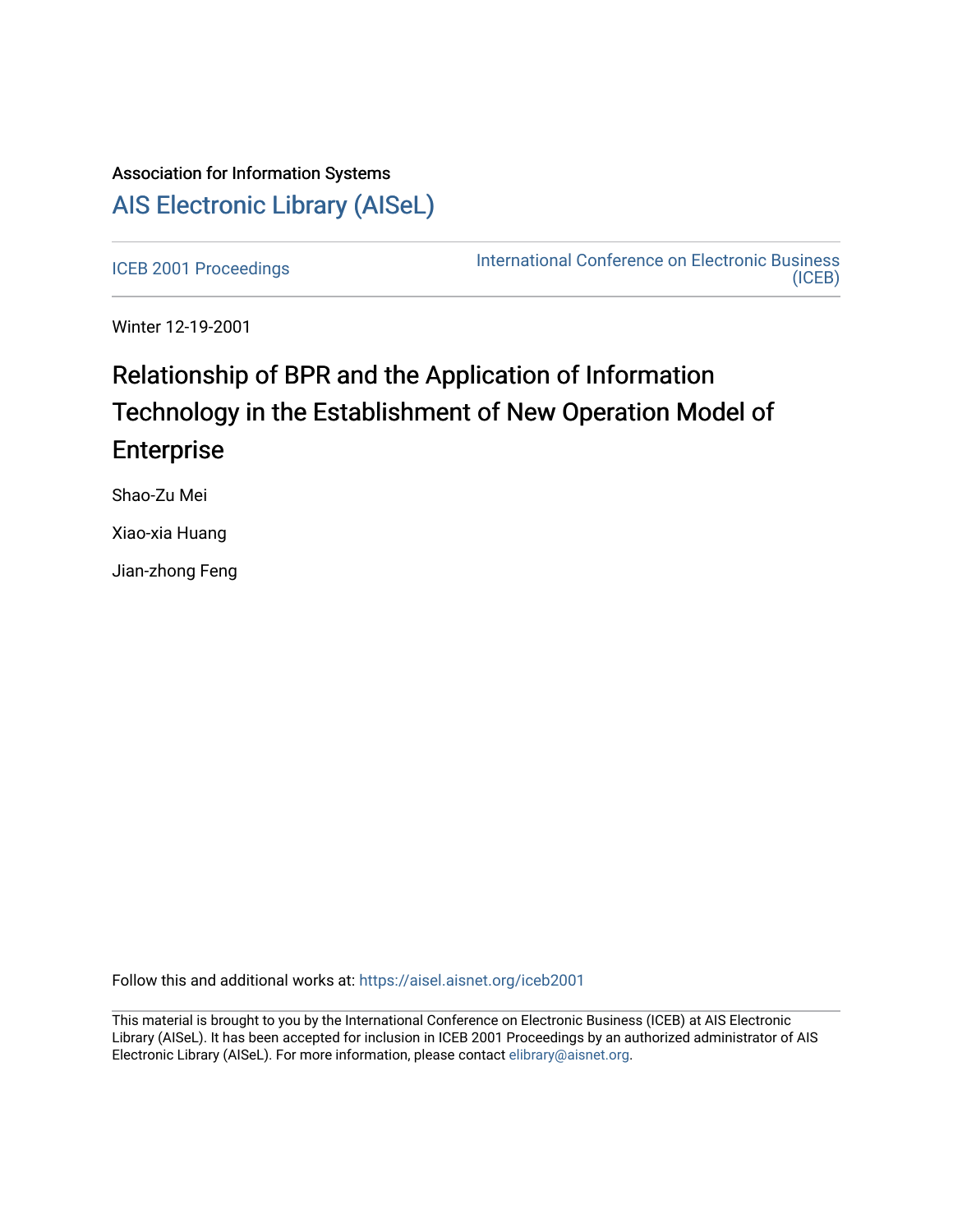## **RELATIONSHIP OF BPR AND THE APPLICATION OF INFORMATION TECHNOLOGY IN THE ESTABLISHMENT OF NEW OPERATION MODEL OF ENTERPRISE Shao-zu Mei, Xiao-xia Huang, Jian-zhong Feng School of Management, University of Science&Technology Beijing, Tel: 8610-62334173**

**EMAIL:MEI\_SZ@yahoo.com, HUANG824@sina.com.cn**

#### **Abstract**

The increasingly developing information technology and the widely application of it bring an information revolution which results in a social revolution. This requires that our enterprises establish a new model which suits the competition of new information society. BPR----business process reengineering is introduced in this wave of information revolution. Information revolution is the source of the development of BPR. IT is the pushing power to implement BPR and the powerful tool to help enterprise complete their reform. In the process of business process reform of the enterprise, we must make full use of the pushing power of IT to help the enterprise better plan their business process. In the meantime, when making information plan of the enterprise, we must fully take into account the various reform changes of the enterprise brought by BPR and apply information technology with an attitude of searching the new and searching changes. Thus, doubly driven by IT and managerial thinking of BPR, combination of IT and managerial thinking can be better reached and the perfect operation model of the enterprise can be created.

#### **1. USING IT TO DRIVE BPR**

#### **1.1 Apply IT to better business process of enterprise**

In traditional operation process of the enterprise, there exist routine work flow, material flow and capital flow. By establishing intranet of the enterprise to connect with internet and applying a variety of office automation software and application software, information flow can efficiently replace the above mentioned three

flows, integrate these three flow to one information flow, eliminate the unnecessary procedure existing in these three flows, clear up the procedures that bring no value appreciation to enterprises , and integrate and better business process to make information flow directly reflect the value flow of the enterprises.

First, information flow can completely replace routine work flow and capital flow, eliminate the errors happened in people's communication and cancel various commercial documents to deal with business quickly, conveniently and automatically.

*In early 90s, though there were 500 people in the accounts payable department in North America, suppliers usually complained that payments were delayed and usually not in accordance with the goods. Through analysis, Ford found that payments were given when purchasing order, receipt and suppliers' invoices matched. Most working time of clerks was spent on checking of these documents. By using IT, Ford reengineered its business process, established no document required business dealing system. The number of items to be matched was reduced to three and purchase order and receiving confirmation were input to a computer system and matched electronically. 75% reduction of labor in headcount in account payable was realized, efficiency and quality were increased and accurate financial information was available for decision department to make decision[1].*

Using IT to carry out internal EC can automate and standardize the original manually dealing process which is not standard. Establishing business handling process supported by information system based on data bases and applying a sharing data bases based on internet can change the series connected business handling model to parallel connected business handling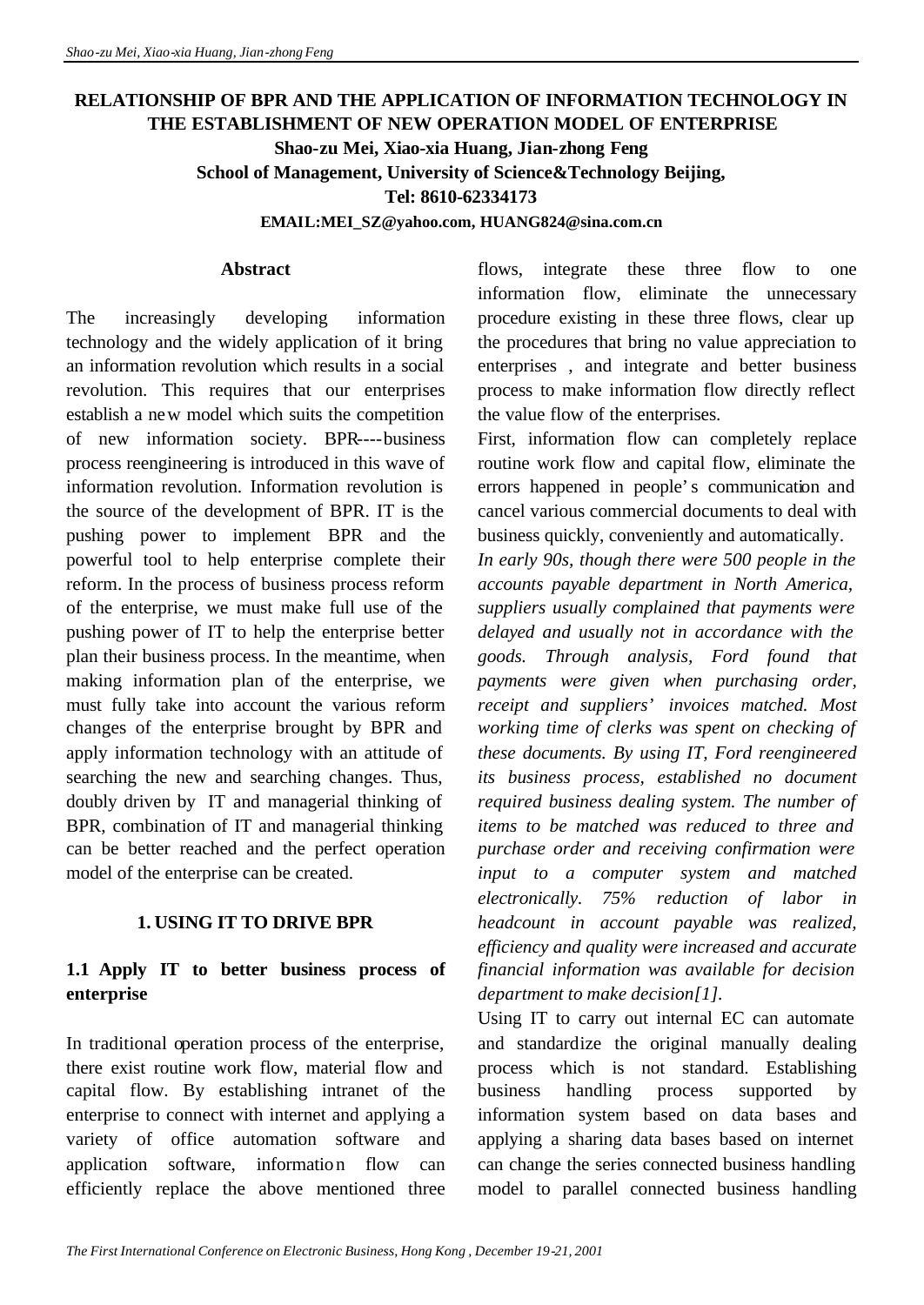model and speed up the response speed. Changing the original periodical business dealing style to on line handling all the time style based on net data bases can update information timely. Realizing mutual connection of intranet with internet can change the original low-efficient, high-cost communication method such as meeting , telephone and travelling out on business to high-efficient but low cost e-mail method.

IT can change the original business process from straight line model to the following and reflecting all the time model. For example, traditionally, in the selling process of a product, there is a sequence of market investigation, design , production, and selling to the customers. Influenced by change of supply and demand of the market, customers' various selection and selection mutability, often the manufactured products can not catch the fast changing market, and it can not reflect the customers' demand. Therefore, this model can not gain the anticipated profits, and a great deal of people' effort, material, capital is wasted. Now, if we use IT and relative equipments, **Chart 1: change of business process brought by IT**



internet can link the customers with enterprise's design, production, sales, and financial section. When design department have designed an embryo of a product on the basis of market investigation, customers can comment on the embryo by means of net intermediary or other method. In the meantime, production department evaluate the production possibility of the product, financial and sales department anticipated the possible cost and the market bearing ability to forcast whether the product will sell well(see chart 1). In this way, judgement on whether the product should be put into large-scale production can be made before the samples have been manufactured. At the time when lots of people's efforts, material and capital of the enterprise are being avoided, production period is greatly shortened and market demand is quicklier and more accurately mastered.

#### **1.2Using IT to better organizational structure of the enterprise**

Limited by individual ability of dealing routine matters and information, traditionally, there exist many overlapped departments and some middle management levels to complete the task of passing the upper information to the lower, or vice versa. Organizational structure is usually divided according to business content and department function. For example, organizational structure is usually divided into supply, sales, production, management, financial and personnel department. The departments usually deal business within their department, lacking communication between and among these departments. In order to coordinate all these departments, some middle management levels have to be needed, swelling the whole organization and increasing non value added procedures. Using IT can bridge all the departments by net communication. Through various kinds of office software and net communication equipment, information exchange between individuals and departments can be realized. Furthermore, enterprise can establish its own information system to help complete the operation of the enterprise. The execution of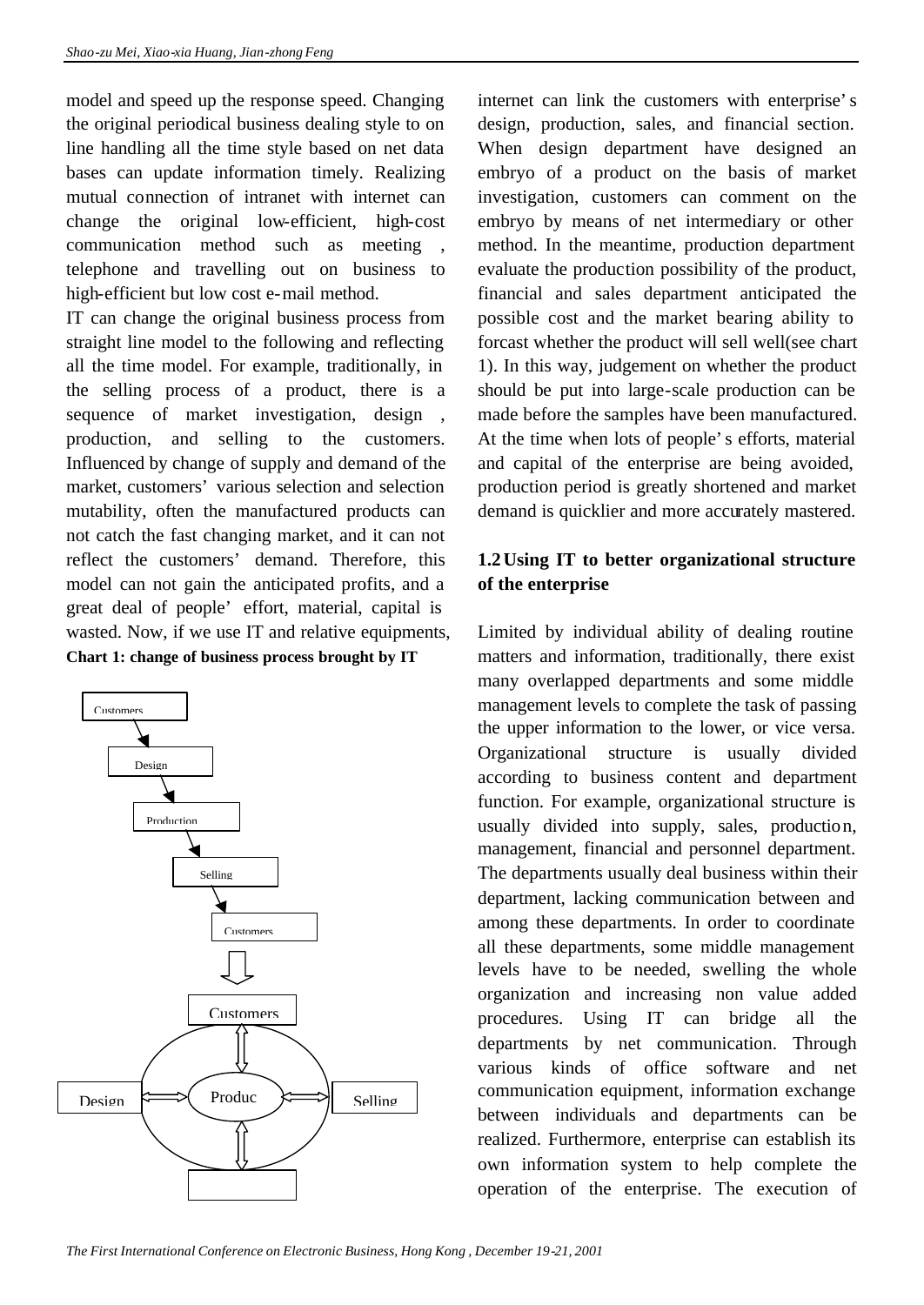internal EC will inevitably integrate and re-organize the internal organization, structure, and function of the enterprise in a wide scope. Organizational structure of the enterprise will change from the vertical and ladder type to flat type. Everyone can communicate with his colleagues and the managers through internal net. The middle managers that pass the upper information to the lower or vice versa will finally be substituted with EC system. As shown in chart 2, the original department structure divided according to function of the enterprise has changed according to business process. This kind of structure can not only increase the efficiency of the whole enterprise, but also can avoid errors happened in middle procedure which cause the process work unsmoothly. Many facts have shown that value appreciation of product comes little from product itself but mostly from auxiliary operation and services of the product. Take railway ticket selling in Beijing as an example. In the past, in order to realize co-ticket selling at Beijing station, Beijing west station, and Beijing north station, many people are needed to follow the unsold ticket to various cities and do statistic work of it. Besides, many middle managers are needed to communicate among stations. There exist lots of waste of people and work and many unnecessary middle procedures. By establishing co-ticket selling system, ticket selling information in different stations can be obtained all time by sharing the same data bases. Better and faster services are given to customers. The original middle managers that are responsible for communication among the stations lost their function. The organization is integrated and the enterprise operates flatly.

When doing business electronically, some departments can be lessened and eliminated. Some can become independent in the supply chain of the whole society. These departments are usually very

specialized and run efficiently. Accountant office, Law office , some special purchasing companies and some marketing companies are examples of them. With the help of extranet/internet, an enterprise can establish good friendly co-operation relationship with its upper and lower enterprise, regarding them as part of organizational net system. Thus, resources can be shared, information can be transmitted fast and accurately, operation efficiency can be raised and after-sale services are improved.

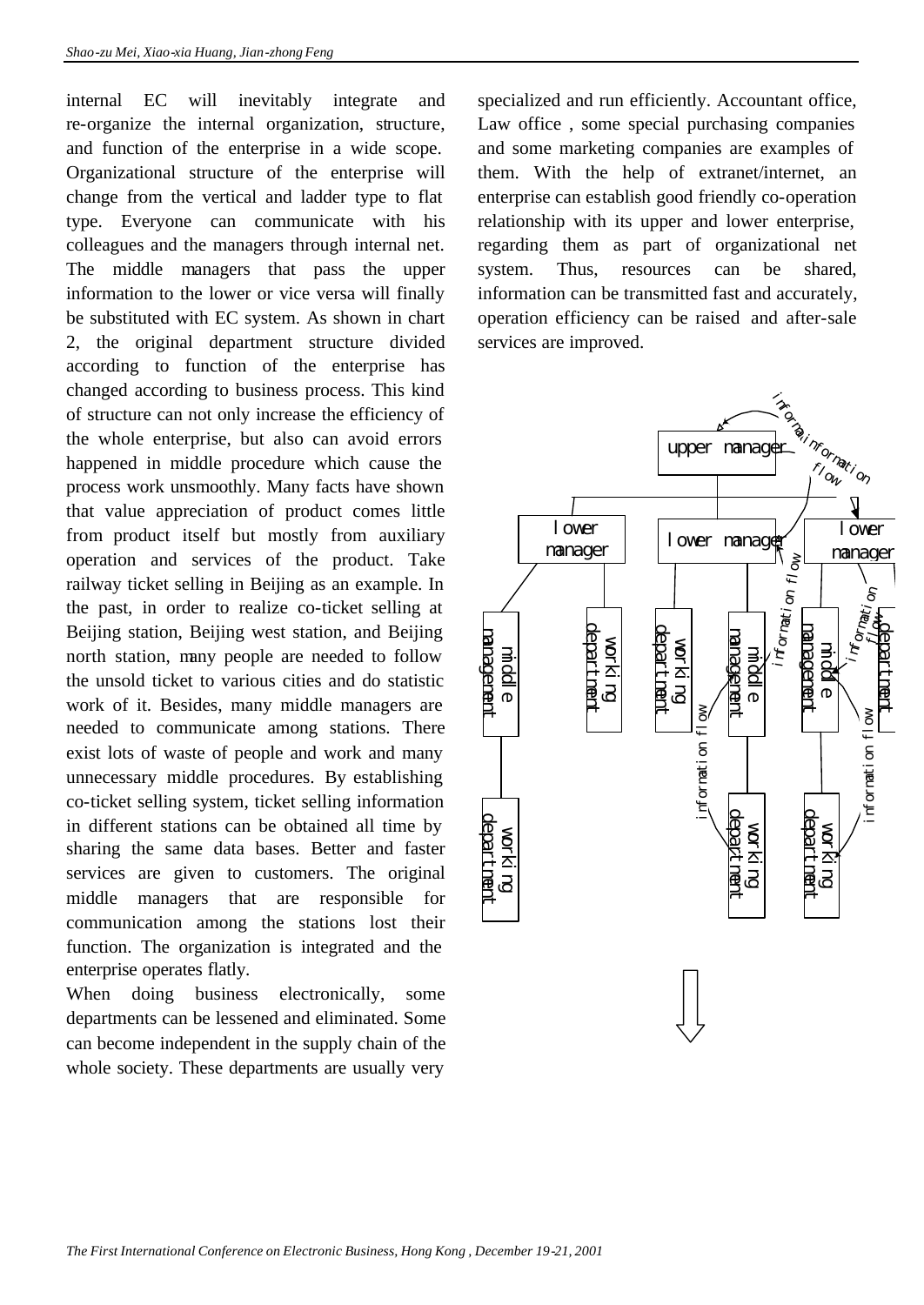

1.3**Using IT to help integrate the enterprise with outside environment**

Information technology will gradually permeate all aspect of social economy with the wide application of net and the integration of global economy. Traditional competition has changed dramatically both in content and in form. Traditionally, we see competition from the point of product and market. If your product or service is superior to your opponent, you are the winner, and will win the market. Product and service are still important. But with the wide spread and going deep of EC, the changing and variable market demand asks stricter and higher requirement on production organization, design and craft. Speed becomes faster and faster, and trade becomes more and more transparent. Traditional enterprises that run independently in a unit like a family will face survival crisis. Enterprises will have to co-develop with other enterprises, competing but also co-operating because enterprises and their upper suppliers and lower customers are not ordinary business partners, but co-operative friends that have common benefits[2].

Social revolution brought by information revolution requires global economy complete a new round of adjustment in industrial structural and social division at electronic era. Pursuing of maximum profit will finally result in a formation of a new social average profit. Social division requires us to decide the role of the enterprise in the production of value chain at a more specially

prospect. Darvin's creature innovation theory proves the survival of the fittest of the creature. For the same reason, in economic field, we require better production value chain to service our society with faster speed and better quality of product. This asks that every production procedure of different industry reach a stage of being able to exchange information accurately and timely. Without the support of IT, this is unavailable because of the limitation of geographical seperation and information barrier. The development of IT builds a safe and convenient bridge for enterprises. The enterprise can connect with internet through intranet to exchange information and do business with potential business partners all over the world. Enterprise can even establish a data bases with its suppliers to exchange information and communicate quickly. For example, . Wal-mart company make it available for its suppliers to follow its stock at any time and voluntarily supply goods to Wal-mart to help it arrange its stock. The suppliers substitute Wal-mart's stock arrangement schedule with the stock following and order placing system, making the whole supply and sale chain more appropriate.

#### **1.4Using IT to help solidify the culture after reform**

Enterprise culture is the sum total of spirit asset and material asset that have been created in the process of production by this social organization of enterprise. Operational philosophy and enterprise spirit being its core, operation activity of production, organizational regulation system, physical environment and behavior image being its carrier, it combines material culture, organizational regulation culture with spirit culture theoretically[3]. BPR as a kind of revolution thinking, is also a culture. It asks an enterprise to learn continuously and to search and absorb the new and the change to adapt the new environment. The formation of culture needs sinking and accumulation. So does the culture of the enterprise. To reach the aim of the revolution of enterprise, advantages of new business process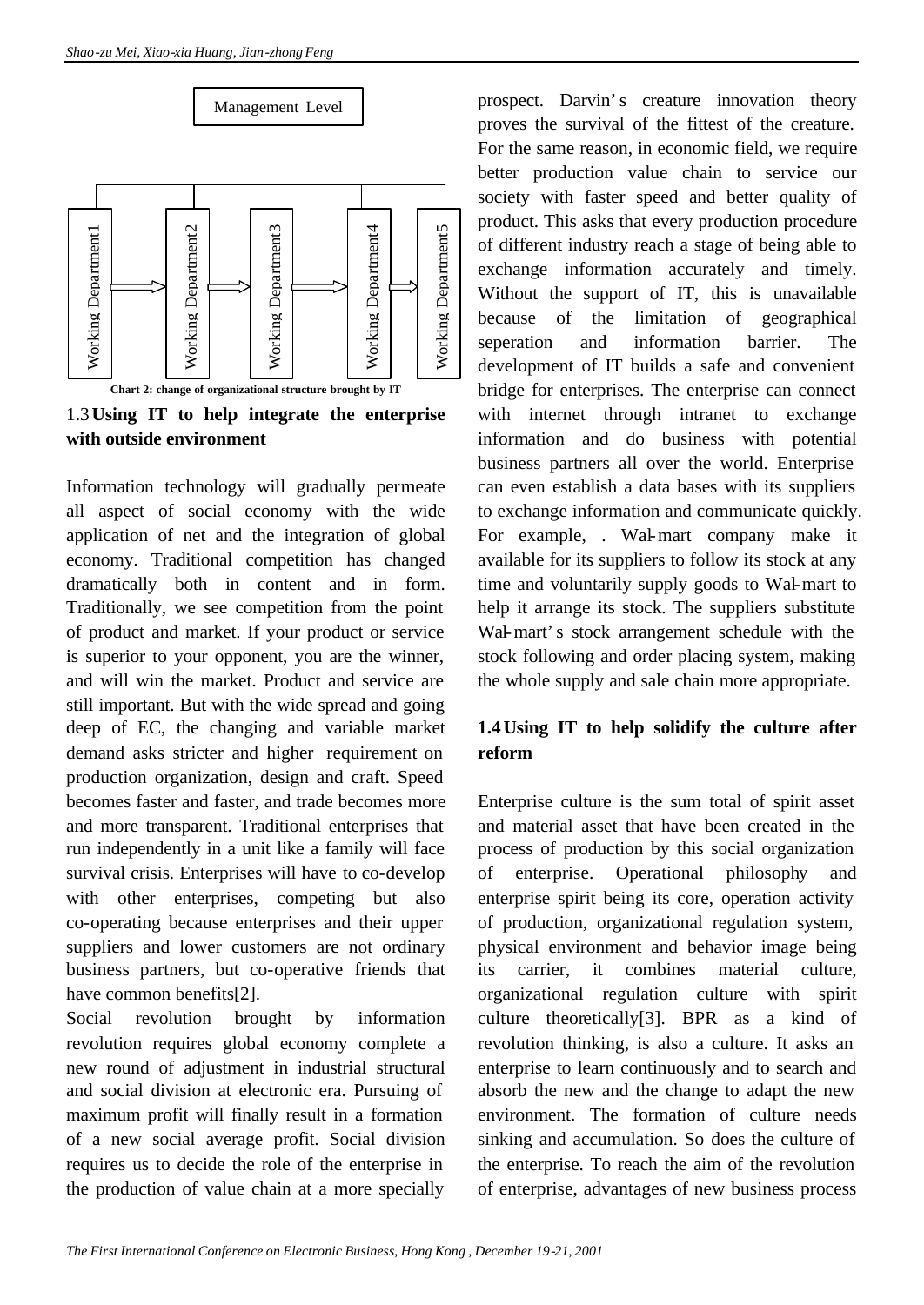and new enterprise culture must be proved. But the reform of the enterprise is a long process. The achievement of reform is stall in time and is hard to show its effectiveness at once. Sometimes, the achievements of the enterprise may even go backwards temporarily. Therefore, the new culture formed from reform of the enterprise at a short time is liable to be pounced on by the old culture. The application of IT in enterprise can let the clerks well enjoy the great convenience brought by IT. When they have enjoyed the increased efficiency and the convenience, the clerks will voluntarily regard learning IT as part of their work, thus cultivating a kind of information culture, and strengthen the achievements of reform. The information culture has functions of 1) guidance 2) binding 3) cohesion 4) merging 5) radiation. Information culture as part of enterprise culture at the time of reflecting the characteristics of IT, acts as catalysis and binder in the formation of BPR culture, and can better strengthen and perfect the result of revolution of BPR.

#### **2. USING BPR TO PUSH THE AUTOMATION OF ENTERPRISE**

## **2.1BPR is helpful for enterprise to make automation plan**

 The idea of BPR was born in information era. It includes much excellent management thinking of the past. BPR asks we stand at the strategy height and stand in the front of information society to reform our enterprise, making it meet the competition demand of information era and net economic era. Though BPR does not provide specific revolutionary method or tool to reform our enterprise, it input a new thought into the reform, and give a new direction to reform. That is to combine reform of enterprise and application of IT at the direction of EC and net economy to adapt the competition requirement of net economic era. Just as Marxist philosophy is the summary and distillation of all other natural science, social science and politics, BPR is from information era, and will serve the information era. It is of vital

importance to the revolution of our enterprise , and has an active directory role in the automation plan of an enterprise.

In the past, when our enterprise makes automation plan, usually it only automate and computerize the original business process, which can not well support the future operation of the enterprise. Besides, when making automation plan of the enterprise, designers usually design the automation system model according to department function instead of business process, making the application of automation only automate some specialized procedures of the whole process which form many isolate island of automation. Information does not really flow.

Reengineering the enterprise to make process as its center and creating new reengineering culture of enterprise first before making automation plan can better propose the requirements that enterprise needs, and can better design the future application plan of automation.

#### **2.2BPR helps enterprise to carry out automation plan**

When an enterprise carries out automation plan, IT itself will impact on the business process, organizational structure and the culture of the enterprise. If there is no good planning, even though all the software and hardware are well prepared, the real application of automation plan is hard to well carry out. Thus not only the operation efficiency of the enterprise can not be increased, but also the execution of IT becomes an extra burden to enterprise. Nowadays, there are many enterprises that are trying to apply ERP system, but few of them have realized that ERP itself includes many management thinking. Only when the enterprise has fully reengineered itself, and has created a new operation model according to ERP can the enterprise finally reach its goal. At present, only a few enterprise that has applied ERP has reached its anticipated goal. The key reason is that they did not well keep its relief of their business reengineering.

Enterprise's carrying out BPR can help it better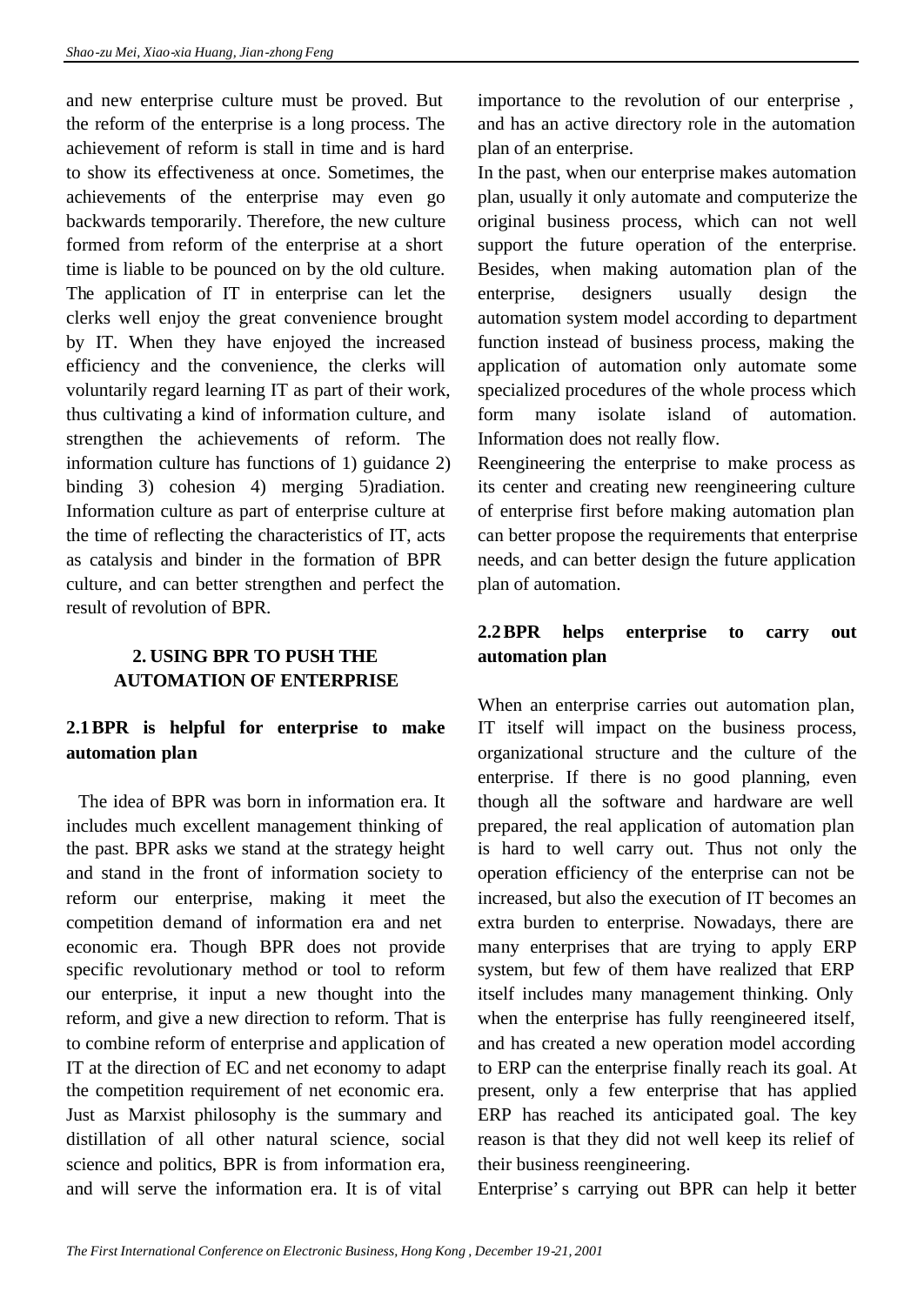realize the goal of automation plan. In the process of carrying out information plan, if enterprise run BPR thinking through the whole automation process and fully consider the changes that may happen in its business process, organizational structure and enterprise culture etc., it will actively provide strong support to the application of automation plan instead of passively receive enterprise's automation process. Then the anticipated goal will be better reached.

## 3. **REENGINEERING OF BUSINESS PROCESS AND THE AUTOMATION PROGRAM OF ENTERPRISE ARE COMPLEMENTARY TO EACH OTHER**

#### **3.1Applying IT to carry out BPR**

 The appeal for revolution to enterprise brings a wave of business process reengineering to enterprise. In America, many big famous companies like General Motor, Detroit Company, Cisco, and Dell have carried out BPR. Chinese consultant companies and plot hatching companies are booming in this wave too. At a time, enterprises all give their money to consultant company asking for their business process reengineering.

 The early practice of BPR got succeed to different degree. But the enthusiasm and the expect for BPR decrease recently. According to one investigation of American Deloitte & Touche , most companies that have executed BPR got result less than what they had expected. There are many reasons for it. Among them, one very important reason is that they were not aware of the characteristics of this information era, and did not fully make use of the great power of IT to push BPR.

Information revolution brings BPR, therefore, the execution of BPR must be with the help of IT. BPR must be executed according to the final net economy. Otherwise, it will not really succeed. This is determined by our era---information era and our society---information society. One must be aware that IT is the pushing power to BPR and

the execution of BPR must be supported by IT. America is the predecessor of BPR. They have many successful experience as well as much failure lessons. Their experience and lessons all tell us that in order to fulfill the aim of BPR, IT must be taken as an active factor and a powerful tool. Reform of enterprise purely promoted by CEO or management leaders but ignoring the active power of IT is not suitable. Revolution of the enterprise must be prompted and taken part in by CEO together with the help of IT.

For example, in order to increase the efficiency of the enterprise, procedures need to be integrated and eliminated to clear up the unnecessary procedures and path. This is impossible without IT. Limited by the ability of mastering and applying information, the width of information spread is in inverse proportion to depth of it. If information needs to be spread laterally, many middle people must be needed to pass and exchange the information. On the other hand, the deep spread of information requires a middle management level to pass the upper information to the lower or vice versa. These procedures and persons are needed without the help of IT. Information technology and the relative equipment can simultaneously increase the depth and width of the spread of information. For instance, we can use post serve system to pass and exchange information within the enterprise. Information can be shared and thus help increase the usage of information, help avoid repetition and therefore help avoid repetition procedures and process. For this reason, to reach the goal of BPR is to fully make use of IT, and take the development of EC into account.

#### **3.2Automation of enterprise can not be well completed without the guidance of BPR**

Using IT can greatly increase the operation efficiency of the enterprise, the market competition ability, and the ability to quickly catch the market information and respond to it. Early construction of information system pay attention only to the automation and computerization of the original business process,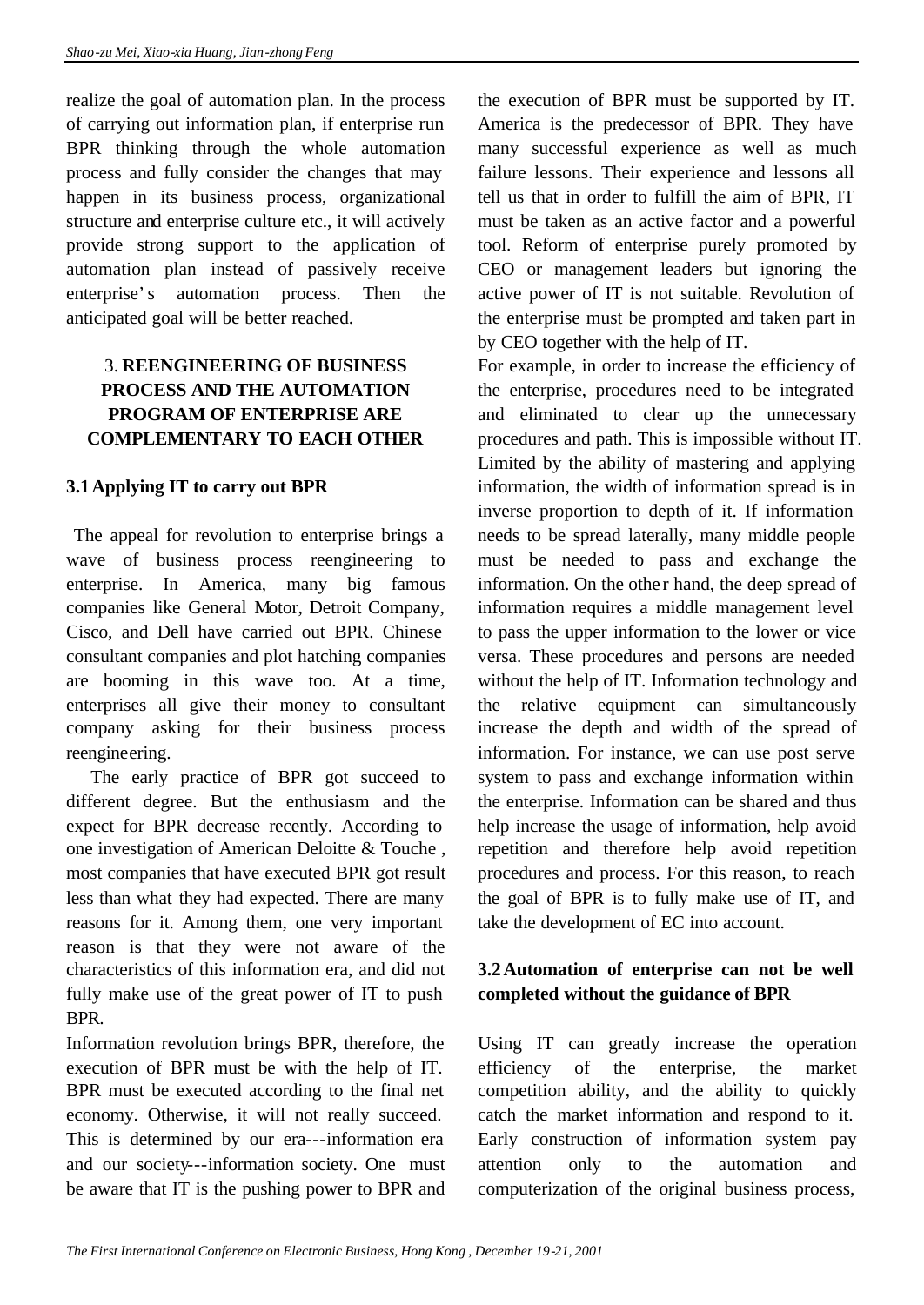took little into account the whole direction of using computer and MIS in the enterprise. There is hardly any cooperation between or among the departments. Each department exploits and uses its own system, and most datum are limited within the department, resulting in many repitition information and resource waste of datum processing. With the development of software project and improvement of information process technology, construction of MIS system becomes mature. We experienced MRP, MRP , ERP and MIS system. So far the application of them has not obtained enough good result. This is mainly because the construction of MIS system in the enterprise is mainly from technological prospect to automate the original manually handled process, and does not take into account the fact that information revolution asks all enterprise to establish new organizational structure, new operation model and new process style to adapt the information society. The most advanced technology can not bring the best achievement of the enterprise. Practice proves that pure automation of the original process will not succeed. For example, before reengineering, Ford employed about 500 people in the accounts payable department in North America. The business is many and diverse. By establishing ERP system, labor strength was reduced, efficiency was increased, and the clerks were reduced by 20%. Then Ford was astonished to discover that Mazda, in whom they had 22% stake, did the same job with only 5 people! Even after allowing for scale difference between the two firms, Ford need at most 100 clerks. Therefore they began reengineering. By integrating business, adjusting the order and method of business dealing, they reduced middle procedures, greatly increased efficiency and reduced 75% of their clerks. Ford example well illustrated that pure instruction of information system does not work well, that integration of information datum and program model must be compatible with BPR.

The application of IT must meet the demand of future development and competition. Simple automation and computerization is not the real automation of the enterprise. Otherwise isolate island of information is liable to be formed, and the future development of the enterprise will likely to be obstructed instead of being promoted. We must stand at the height of information era and information society, consider the future demand of development and competition of enterprise, and combine the front management thinking with the advanced information technology on the basis of enterprise reform to well reach the aim that IT serve the reform and development of the enterprise and reform and development of the enterprise guide the application of IT. Execution of BPR can not succeed without the aid of IT and EC. IT and EC as a strong power to push forward the information era and information society support strongly the execution of BPR . In the practice of applying BPR, we must fully be aware of the powerful function of IT and EC and make full use of them to help enterprise integrate and better its business process.

#### **3.3Mutual promoting relationship between BPR and IT**

We are in an era of information and revolution. Our enterprises are facing a revolution in information era. Revolution of enterprise asks us to establish a new operation model that adapts the needs of competition in information society.

On one hand, IT brings BPR and provides powerful tool to help complete BPR; On the other hand, BPR can well guide and strongly support the execution of automation plan in enterprise. Without IT, BPR will fail. Without the guidance and instruction of revolutionary thinking, execution of automation plan is hard to realize its real aim. Therefore, in the process of automation, enterprise must fully consider the changes brought by IT, and think how BPR can actively guide the planning and execution of automation. When it reforms the enterprise, enterprise must fully consider the power of IT, and use IT as a strong pushing power to push the reform of enterprise.